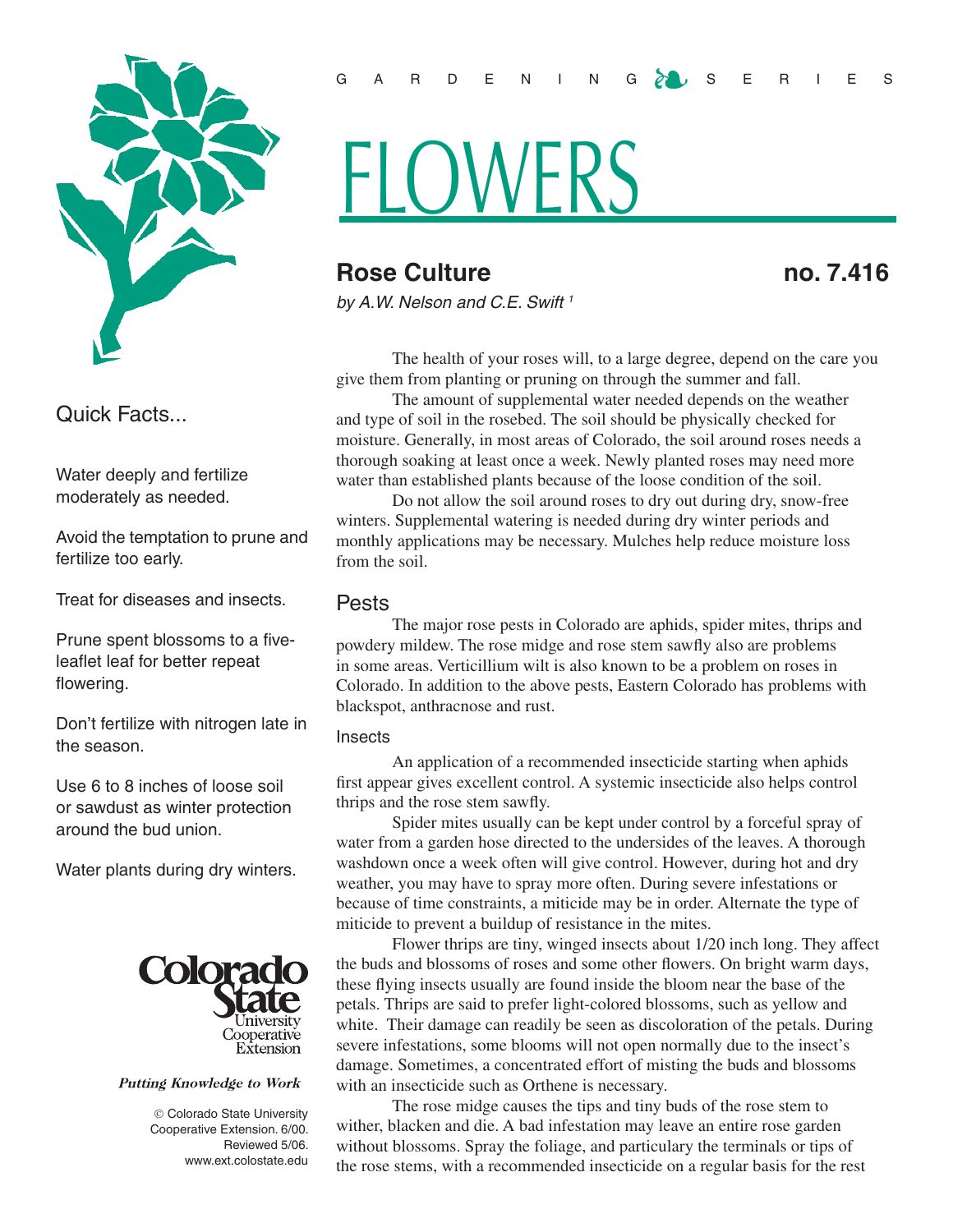*The rose midge causes the tips and tiny buds of the rose stem to wither, blacken and die. A bad infestation may leave an entire rose garden without blossoms.*

*Sawflies are likely to be a problem on roses in areas where wild roses are present.*

*Verticillium wilt usually is a problem when roses are planted in soil previously planted to tomatoes or other plants that were infected with the disease.*

of the growing season. If a severe infestation occurs, one or two additional applications may be necessary to bring the midge under control.

The adult rose stem sawfly is a slender, winged insect about 1/2 inch long and  $1/16$  inch in diameter. The color is usually black with narrow, white rings circling the rear body. Sawflies are likely to be a problem on roses in areas where wild roses are present. Damage to roses is caused by the larva girdling the tender growth or new rose stems, causing the tips to droop. The resulting damage to the rose stem is distortion of the stem and foliage dying at the tips. Eggs are deposited inside the tender growth of the rose stem by the adult's ovipositor, so some control can be had with a systemic insecticide when the telltale drooping of the canes is first noticed. The egg-laying period is usually about two weeks before the last killing spring frost and can last through midsummer. Elimination of the host plants (wild roses), where possible, can also help eliminate the problem.

#### Diseases

Powdery mildew, blackspot, anthracnose, rust and verticillium wilt are all caused by fungi. Powdery mildew is probably the most serious disease affecting roses in Colorado. It is at its worst during periods of warm, dry days and cool, humid nights, such as mid-August until frost. Symptoms include a whitish coating on leaves and young shoots, curled leaves and distorted buds. This disease is best controlled by planting resistant varieties and a preventive spray program with a fungicide.

Anthracnose is similar in appearance to blackspot but has clear-cut margins around the spots instead of the ragged or feathery margins typical of blackspot.

Verticillium wilt usually is a problem when roses are planted in soil previously planted to tomatoes or other plants that were infected with the disease. Symptoms usually begin with yellowing of the lower leaves on a portion of the plant. The yellowing includes the veins of the leaflet, but generally there are green spots or blotches mostly near the edges of the leaflet. Wilting of the plant is indicated by the drooping blossoms or buds. In most cases, die back of the canes begins at the tips, turning yellow, then brown and causing death of the cane. New growth may continue with some growth appearing completely normal. However, some new canes usually appear with very pale foliage. Remove and destroy the diseased plant. Remove all soil that was in contact with the root system, if possible, and thoroughly spray the newly exposed soil with a fungicide. Fill the excavation with soil known to be free from disease.

Botrytis flower and cane blight prevents the buds from opening and causes blossoms to rot. A grayish-brown growth may apear on the infected buds and blossoms. Dead tissue may be evident below the base of the bud. This fungal pathogen can infest fresh cut stems during high moisture conditions and spread 2 to 3 feet down a succulent shoot causing rapid death. All infected tissue should be removed and destroyed as soon as noted to help stop the spread of this disease. Sprinkler irrigation should be avoided.

### Pruning Established Roses

During the flowering period, remove spent blossoms to promote new flower shoots. Remove faded flowers by cutting the stem to a five-leaflet leaf. Some shaping can also be done by this pruning. (See Figure 1.)

Pruning established roses varies with different rose types. In general, the object is to remove all dead or diseased wood; to remove old, weak or undesirable wood; and to shape the plant.

In most areas of Colorado, a substantial portion of the canes of hybrid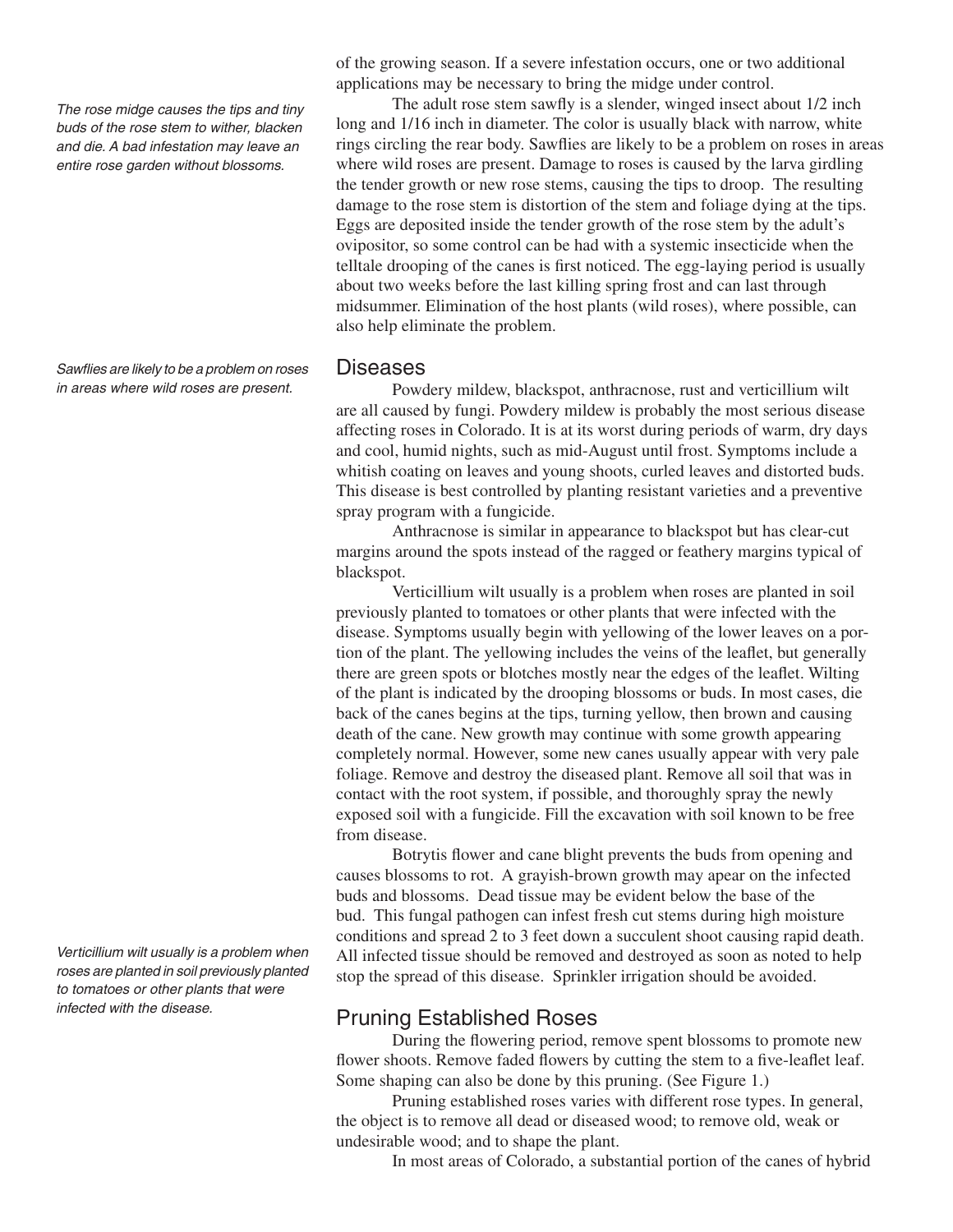*In general, the object of pruning is to remove all dead or diseased wood; to remove old, weak or undesirable wood; and to shape the plant.* 



Figure 1: Where to prune a spent rose blossom.



Figure 2: Live wood has a white center and green inner bark.

*Take the sample for the soil tests in the fall so the results are known before the first spring application of fertilizer.*

teas, grandifloras and, to a lesser extent, floribundas and polyanthas are damaged by the winter climate. The main job of pruning is easier by removing only the dead portion of these canes in early spring. Close or low pruning of the canes usually stimulates new growth. If pruned too early, this new growth may be severely damaged or killed by late frost. Delay close or low pruning at least until two weeks before the last killing spring frost.

For healthy growth, cut the canes back to live wood. (See Figure 2.) A live cane has a white center and green inner bark. Prune to produce an open center and to shape the plant. After a severe winter, only a few inches of healthy cane may be left on hybrid teas and grandifloras.

Miniatures are very hardy. Pruning usually consists of removing dead and damaged wood and thinning and shaping the plant. Pruning floribundas and polyanthas is similar to miniatures but there usually is more dead wood to remove.

Prune climbers to remove dead wood and old, unproductive canes. Prune shrub roses to remove dead wood, damaged canes and weak, twiggy growth. Wait until immediately after the June bloom to remove old canes to thin and rejuvenate shrub roses, climbing hybrid teas and climbing grandifloras.

Prune all canes to a 30- to 45-degree angle above a live leaf, leaving no more than 1/4 inch of stub above the leaf. Remove any dying or dead stubs throughout the year to discourage the carpenter bee, a small pith borer that nests in tunnels bored into rose canes. If this insect is a serious problem, seal the ends of the pruned canes with a substance, such as common white glue, that discourages the bee from boring a hole down the center of the canes.

## Fertilizing Established Roses

A soil test to aid in setting up a fertilizing program is very helpful and usually saves money. Take the sample in the fall so results are known before the first spring application of fertilizer. As with pruning, do not fertilize too early in the spring. Make the first application about two weeks after the close or low pruning or about the date of the last killing spring frost. Fertilize the second time during or after the second bloom, around the middle of July in most areas.

Do not fertilize late in the season. An early freeze can damage the lush growth encouraged by nitrogen fertilizer. Apply the last nitrogen fertilizer no later than two months before the first killing fall frost in your area.

Selection and application of fertilizers are an important part of rose culture. The so-called complete plant foods, sold as all-purpose garden fertilizers in formulas of 5-10-5, 6-10-4 or 15-15-15, are a good choice for mixing with the soil when making new beds well in advance of planting. Phosphorus and potassium are not readily water soluble and move slowly in the soil. For this reason, it is difficult to get these two elements into the root zone when they are applied to the soil surface.

Time-release fertilizers, although probably more expensive, can be a time saver since only one application per year is necessary. These fertilizers are available in more than one type, some designed to release their nutrients over shorter periods than others.

Be careful with fertilizers. Misuse or higher than recommended rates of application can damage your roses.

## Winter Protection

The best protection against winter kill is to maintain healthy plants throughout the growing season and to make sure they do not suffer from lack of moisture during dry winters.